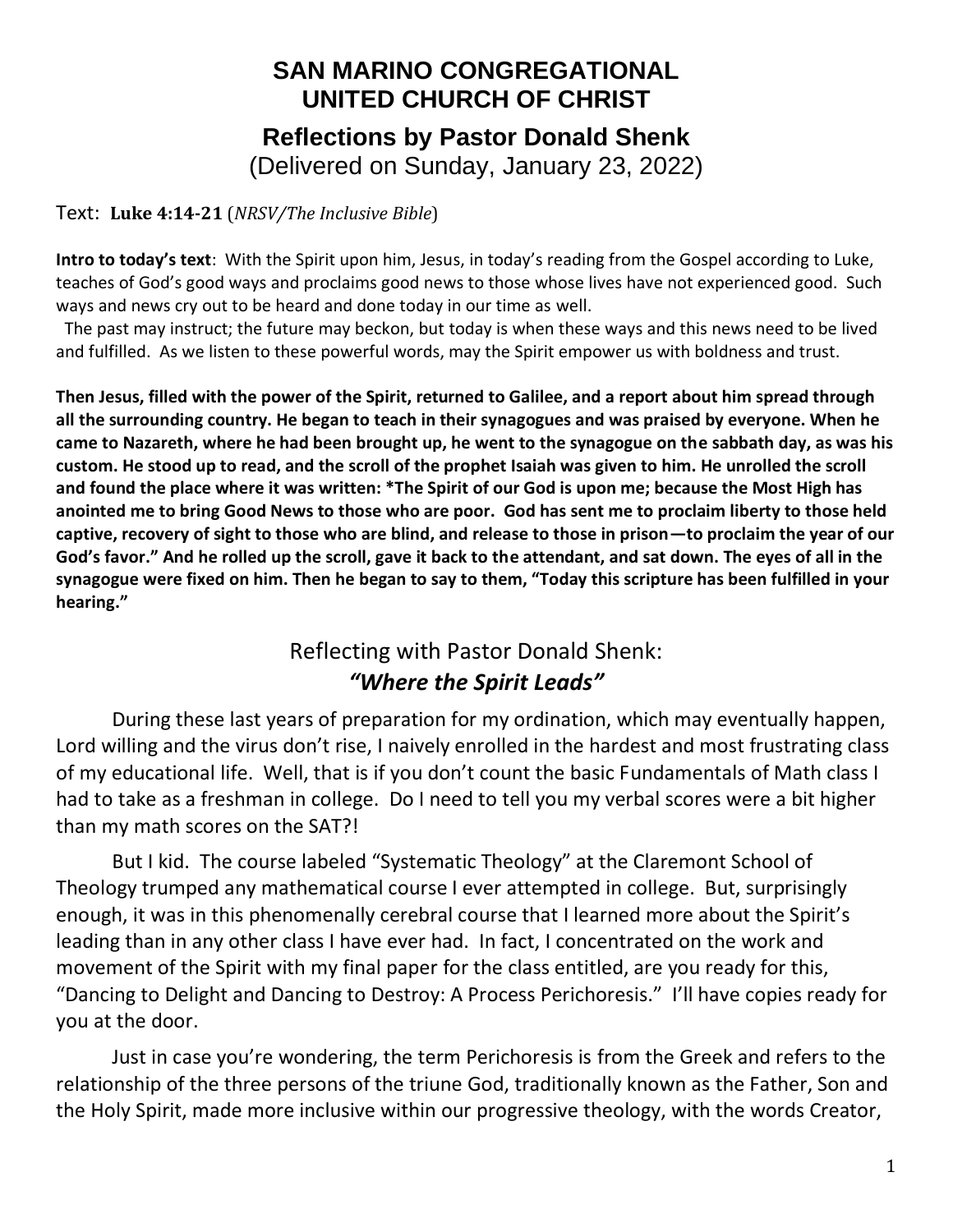Redeemer and Sustainer, although that terminology makes the blood of our evangelical brethren absolutely boil with indignation prompting accusations of heresy.

Perichoresis is also known in its Latin derivation as Circumincession, which the amazing Richard Rohr has taken up and explored so brilliantly in his book, "Divine Dance."

Have I lost you yet? I know I'm starting to get rather bogged down myself. This was one of the wild aspects of taking a class such as Systematic Theology. The heady concepts and the ways in which humankind has wrestled with the many aspects of the divine and tried to identify them in human terms can be compared to a rather clunky dance done by an inexperienced adolescent with two left feet. How's that for a picture?

But part of what I discovered amidst the extreme frustrations of this class (many of which Kim vicariously experienced through my many angst-ridden tirades), was that the Spirit was having a fantastic and hilarious time of it as She giggled at my attempts to understand Her and to try and pin her down for an academic paper.

I think this paragraph from the final version of my paper, wherein I quote a bit from the potentate of Process Theology's work, John Cobb, will give you an idea of how the Spirit was having Her way with me:

"How will we join in the dance?" I wrote. "How do we hold hands with a Spirit 'which will forever tease and tantalize, trick and telepathize, coming not in coherence but rocks and jives, [Who] syncopates and celebrates, dies and polymorphizes around, under, and over the beat?' Are we aware as we take each step what we are bringing to life, as our hands rise to strike the timbrel? Do we know what we are destroying as each foot falls on the ground behind another's imprint? Do we ever dance as one or is every dance the dance of many?"

As you can see, the Spirit was leading me into a dance I wasn't completely comprehending but felt compelled to collaborate in. And I believe THAT is the Spirit that has been at work since the primordial waters covered the face of the earth and prompted the Creator to bring about these crazy lifeforms to join with Her in a dance of both joy and sorrow; a twirling dervish of creating and destroying.

When Jesus stands up before his hometown crowd at the synagogue in Galilee as Dave told us about today, Luke says he was "filled with the power of the Spirit." And, indeed, the words that first issue forth from Jesus' mouth as he unrolls the ancient scroll of the prophet Isaiah are this, "The Spirit of our God is upon me."

This is the Spirit that will enable him to claim his rightful place as God's son, and accept the mantle of the Most High. This is the Spirit that will not only anoint him, but accompany him and prod him to bring good news to the poor, liberty to the captive, sight to the blind and release to those in prison.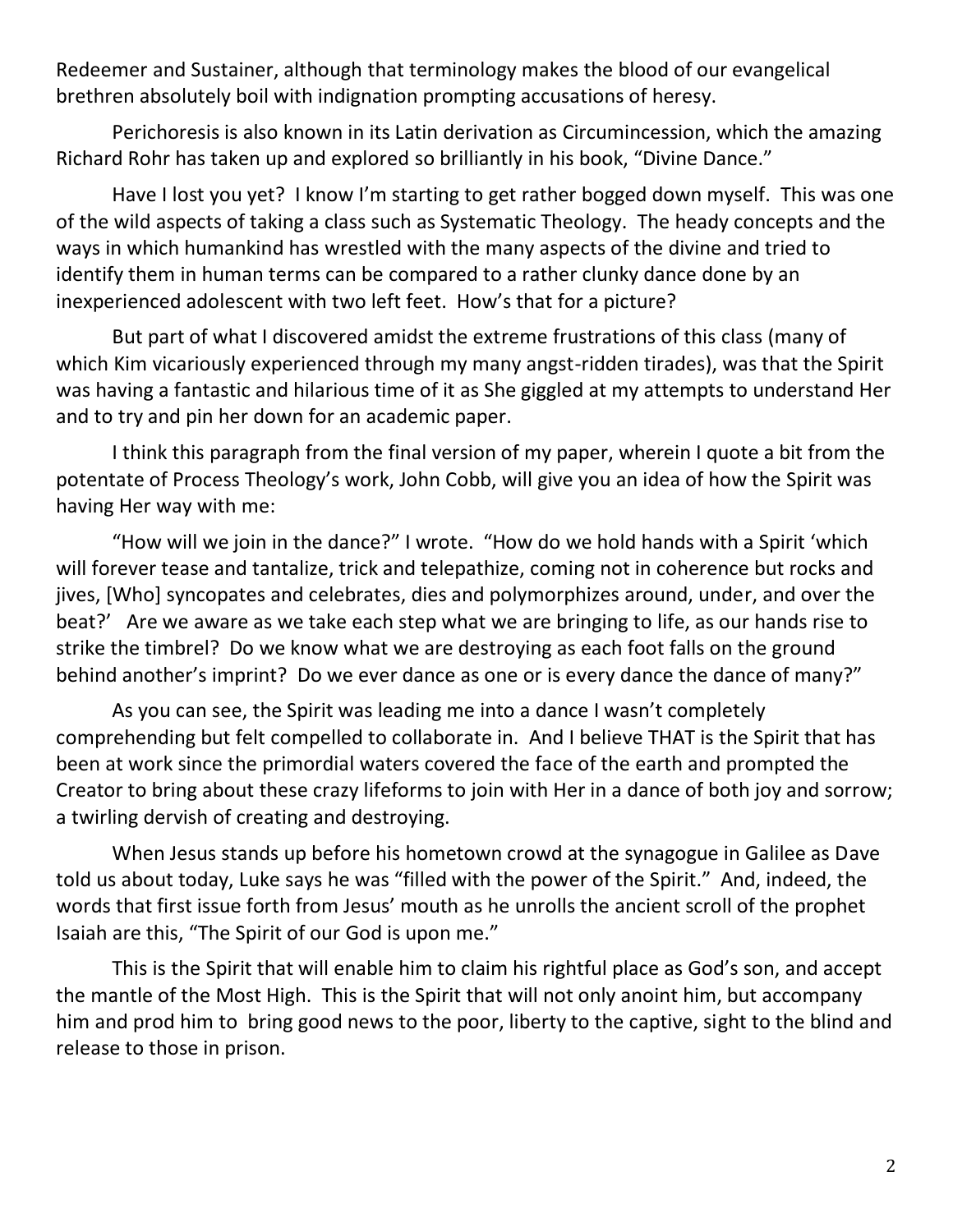I'll admit to you that I was having a bit of a challenge reflecting on this passage from Luke this week. I kept trying to organize my thoughts and find the through line and see where God wanted to take me and then I realized with a start and a laugh early one morning that the Spirit was upon me and wanted me to wake up to Her. The Spirit didn't want to go where I was trying to direct Her. She wanted to run free. The Spirit wanted to take me somewhere I had not expected and show me a different way of thinking about how She lead Jesus and how she is leading each one of us.

When we are led by the spirit we never know where She will take us, you know. Think back in your own life to some of the most extraordinary and exciting things that have happened to you when YOU have let the spirit lead you into the unknown. What happened to you and for you when you allowed the Spirit to lead you into that which didn't seem possible and dance with you around all that seemed impossible?

Were you able to let go and join in the dance? Or did you find yourself standing in the corner and hoping to blend in with the wallpaper? Maybe sipping a glass of pathetic punch?

When we are led by the Spirit, it means we let go of all that we thought we knew and all that we thought we had planned and allow the Spirit to create our path and direct our feet and show us a brand-new way of being or a different way of doing something than we had ever done it before.

And when we listen to the Spirit's voice and claim the Spirit's power to be upon us, we are able to hear Her voice more clearly and, like Jesus, understand our path and our purpose and know that we have a partner who will go with us into the unknown.

When I was riding my bike to the church on Thursday morning I passed two women, seemingly unconnected, but walking fairly closely to each other even though it seemed they had no idea the other one was there.

The first woman cheered my heart and certainly seemed as if she was being led by the Spirit as her arms lifted joyously and she smiled and looked up, looking for a connection with my spirit as she opened wide her eyes and revealed her very happy heart.

The woman following not to far behind her, in contrast, was completely downcast, not meeting my greeting or my eyes, but rather looking down and away from me – obviously obsessed with something other than the present.

And yet, who's to say she wasn't being led by the Spirit as well? Let us not forget that the same Spirit that rested upon Jesus at His baptism and when he proclaimed the year of God's favor, is the same Spirit that led Him into the wilderness where he would be met with temptation and slayed by sorrow for 40 days and 40 nights.

Just because we're not in a happy place, doesn't necessarily mean we aren't being led by the Spirit. As Joni Mitchell's fabulous song, "A Case of You" says, and I'm paraphrasing, "Go with it, stay with it, but be prepared to bleed."